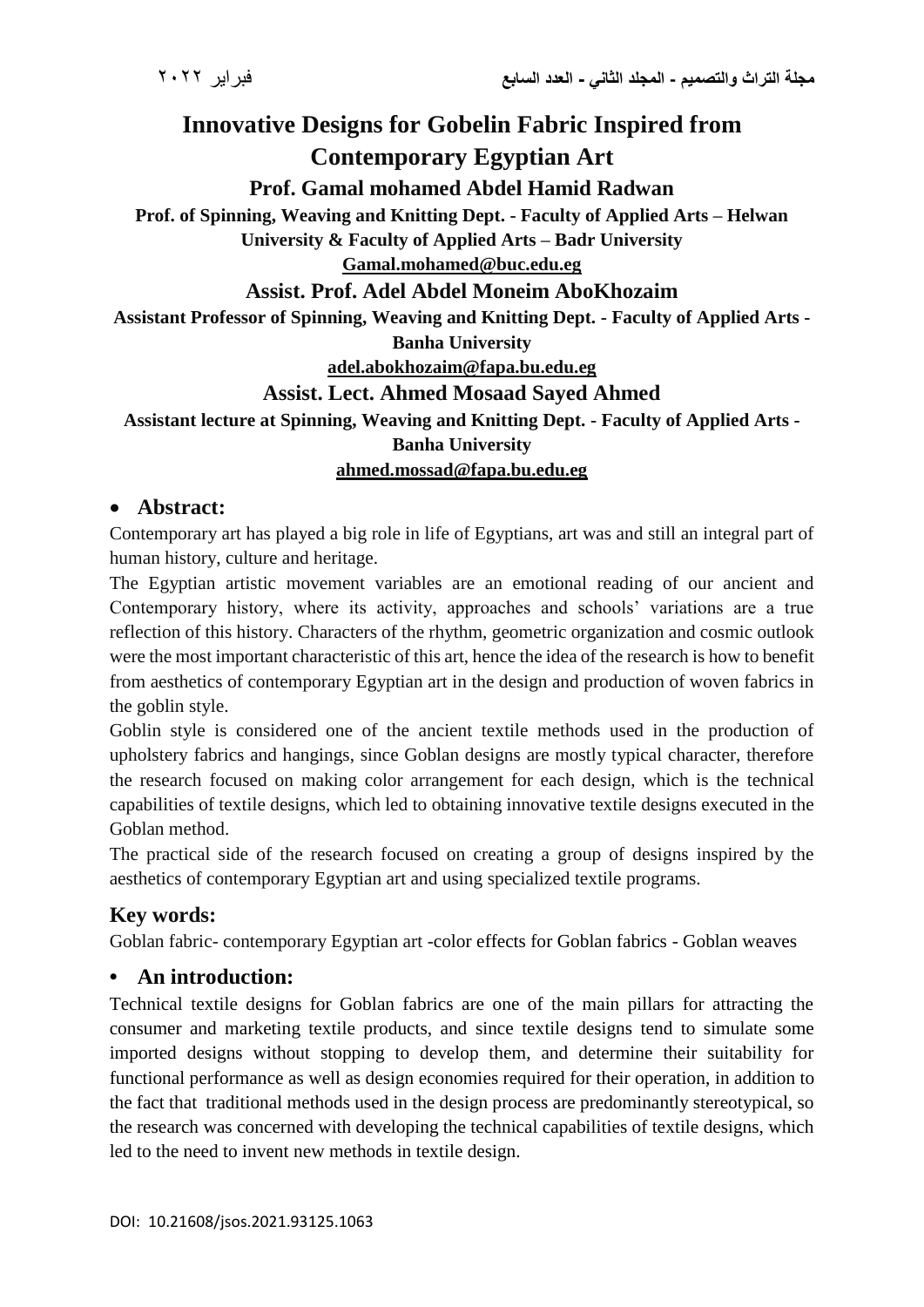Many designers have created great works inspired by some schools and different artistic trends, and since contemporary Egyptian art is a great source of aesthetic and plastic values that are unmatched, the research turned to it as a source of colors, lines, shapes and relationships that link the elements in beautiful expressive formations, and a good artist has the ability to taste the places of beauty in artistic paintings and has the ability of developing its capabilities, and design programs have helped in producing artworks accurately and quickly, needing from the designer just a little manual effort, with the ability to modify, change, and perform different color experiments with ease, as well as the ability to see the design in the form of a simulating image for the final employment of the product.

#### **• Research problem:**

1. The production of Goblan fabrics depends largely on reproducing designs imported from abroad, and thus there is no identity for the Egyptian products of Goblan fabrics.

2. The vast majority of Goblan fabrics are confined to landscapes.

#### **• The research importance:**

1. Opening new markets for the Egyptian products of Goblan fabrics bearing the Egyptian identity and character.

2. Enriching the textile library specialized in fields of textile design and composition on this type of executive methods.

3. Using new design trends from different art schools.

#### **• The research aims:**

1. Producing Goblan fabrics with an Egyptian identity and character by obtaining new textile designs from contemporary Egyptian art.

2. Obtaining new aesthetic and color effects to highlight artistic designs.

#### **• Research hypotheses:**

1. Aesthetic and artistic influences of contemporary Egyptian art, and the adaptation of this art to the use of the new executive methods of Goblan fabrics, help in achieving the research objectives.

#### **• Research Methodology:**

This research follows the experimental and analytical method.

#### **The research results:**

After theoretical and applied studies and the implemented research experiments using innovative executive methods, the following results were obtained:

- It was possible through this research to obtain and implement a new applied method in the field of Goblan fabrics, so that it serves the used designs so that they appear in their best form.

- The Goblan style is one of the successful methods in the implementation of designs for furniture and textile pendants.

Contemporary Egyptian art is a rich source of plastic elements and aesthetic values that open a wide field for innovation and creativity in the field of textile design.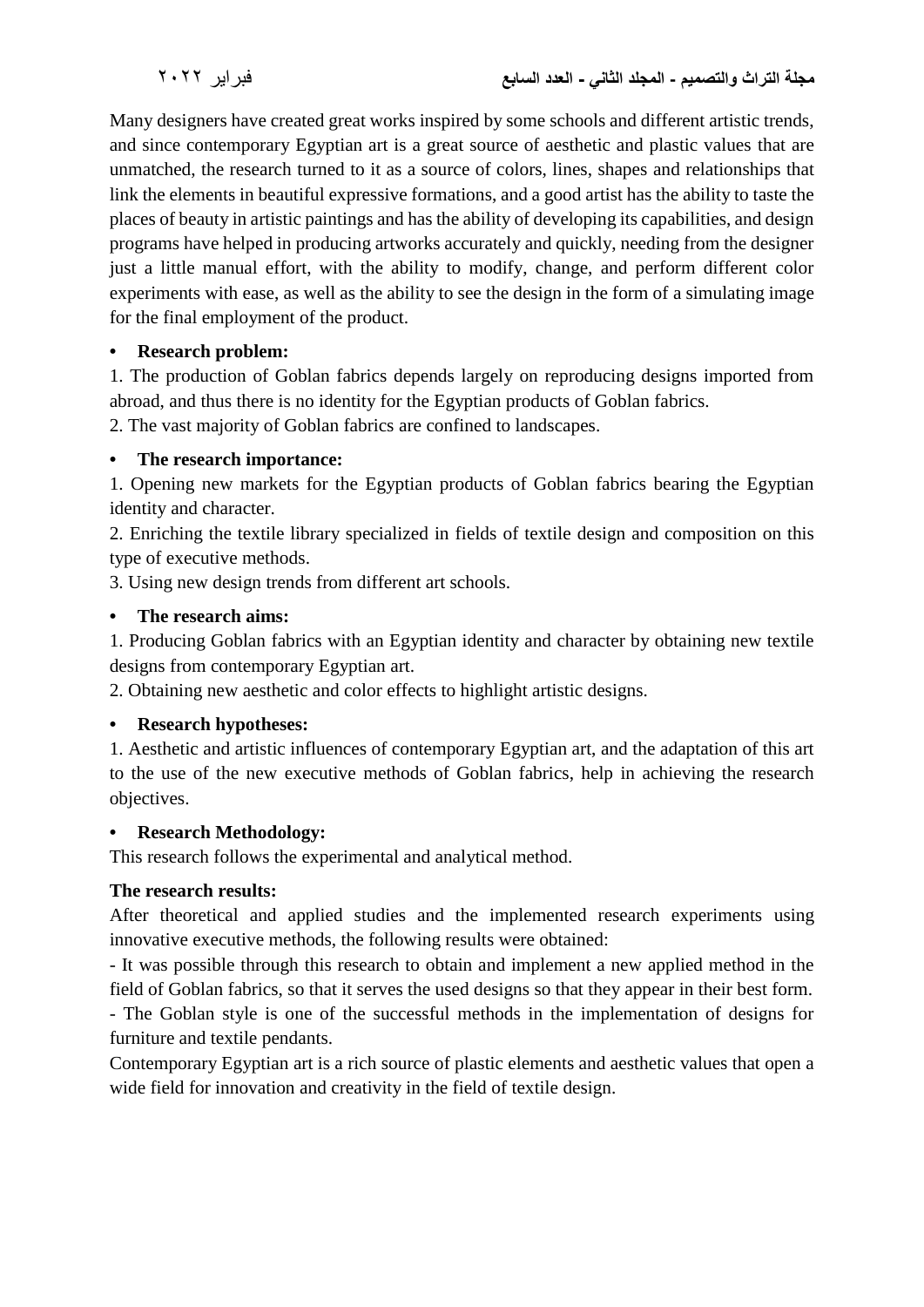## **References:**

1. 'abu khazaym , eadil eabd almuneim , "damij 'uslub aljakar mae altatriz liaibtikar tasamim mubtakarat li'aqmishat altanjidi". majalat almajmae alearabii lilhadarat walfunun al'iislamiat , aleadad 15 , almujalad. 1 , 2019 , si. 349.

2. alsayaad , ghadat muhamad muhamad , "jmaliaat alsukhur alrasubiat kamasdar litasmim almuealaqat alnasijiat almunafidhat bi'uslub aljablan" majalat aleimarat walfunun , aleadad 19 , 2019 , si. 447.

3. majid , eizat , "mdinat hulwan eabr altaarikhi" , alqahirat , alearabiu lilnashr waltawzie 2017 , si. 140.

4. sultan , 'amal fathi , "alnuzum alhandasiat fi alkalim alshaebii kamasdar liltarkibat alnasijiat aljadidati" , risalat majistir , jamieat hulwan , kuliyat altarbiat alfaniyat , alqahirat , 1999.

5. hashim , 'ashraf mahmud , "altabieat fi almamlakat alearabiat alsaeudiat kaqimat bilastikiat wajamaliat litasmim wa'iintaj alsatayir alnasijiat almueasirati" aljablan almutamar alsanawia likuliyat altarbiat alnaweiat bialmansura (alearabii alkhamis). - alduwaliat althaaniati) 'abril 2010.

6. salih , tariq saeid , "al'asalat walaibtikar fi tasmim alastudiu alkhasu bih mansujat min alturath almisrii watanfidhih bialtariqat almikanikiati". dukturah. 'utruhat - kuliyat alfunun altatbiqiat 1995 , s. 12.

7. 'iibrahim , maryam zakariaa , risalat majistir bieunwan "'athar alqiam aljamaliat fi alfani alshaebii ealaa alfani almisrii fi alqarn aleishrin li'iidkhal tasmim 'aqmishat almafrushat almatbueati" - jamieat hulwan - kuliyat alfunun altatbiqiat - 2011.

8. mahmud , hasan sulayman , "alshakhsiat albarizat fi alfani altashkilii bayn albina' alfaniyi walmuhtawaa aliaijtimaeii altaarikhii". dirasat wabuhuth , jamieat hulwan , almujalad aleashir , aleadad al'awal , mars 1987 , s. 34.

9. albaghdadi , 'ahmad eabd alkhalil , "rmuz wamuetaqadat alfanaan almisrii kamasdar litasmimat litaeliq almansujat alhadithati". risalat majistir - kuliyat alfunun altatbiqiat - jamieat hulwan - 2001 si. 137.

10. 'ahmad ,haytham eabd aldaayim mahmud " astihdath 'asalib mubtakarat litasmim alaqimshat biaistikhdam aliaat altarakib alnasjia " risalat dukturah - kuliyat alfunun altatbiqiat - jamieat hulwan- 2014 m s 25.

11. eabdalmatalab, eafaaf faraji. alsaeidii, hana' kamil hasan "tahqiq jamaliat limalabis alsayidat dhawat altasmimat , tuasil fi easr aleawlamati" majalat aleimarat walfunun waleulumal'iielan - almujaldalkhamis - aleadad aleishrwun s 404.

12. alsayidu, salah aldiyn euays "alluwn watasmim al'aqmishat almansujat - aljuz' althaanaa" raqm al'iidae 8367/99 - ISBN 977-19-9027-6 s 6.

13. baghdadi, 'ahmad eabduh khalil aibtikar tasmim tajribiin litasmim almansujat bimusaeidih alhasib alali watanfidhiha min 'uslub tanfidhiin "risalat dukturah - klih alfunun altatbiqiat jamieuh hulwan 2007 s 192-193.

14. hamuwd , marawah mamduh mustafaa "min jamaliaat alzakharif alhandasiat faa aibtikar tasmimat tibaeayh li'aemal albariqati" majalat aleimarat walfunun aleadad altaasie.

15. eabd alqadir, hanan saeid "tathir aikhtilaf baed eanasir altarkib albinayiyi lilhajar alwahidi" risalat majistir - klih alfunun altatbiqiat - jamieuh hulwan 2014 s 18.

16. alsamadisi, fathi "al'usus alfaniyat waltatbiqiat litasmim watanfidh 'aqmishat almafrushat aljakard al'abead muzdawijat wathunayiyat altasmim majalah altasmim alduwliat almujalad althaamin , aleadad 2 abril 2018 s 231.